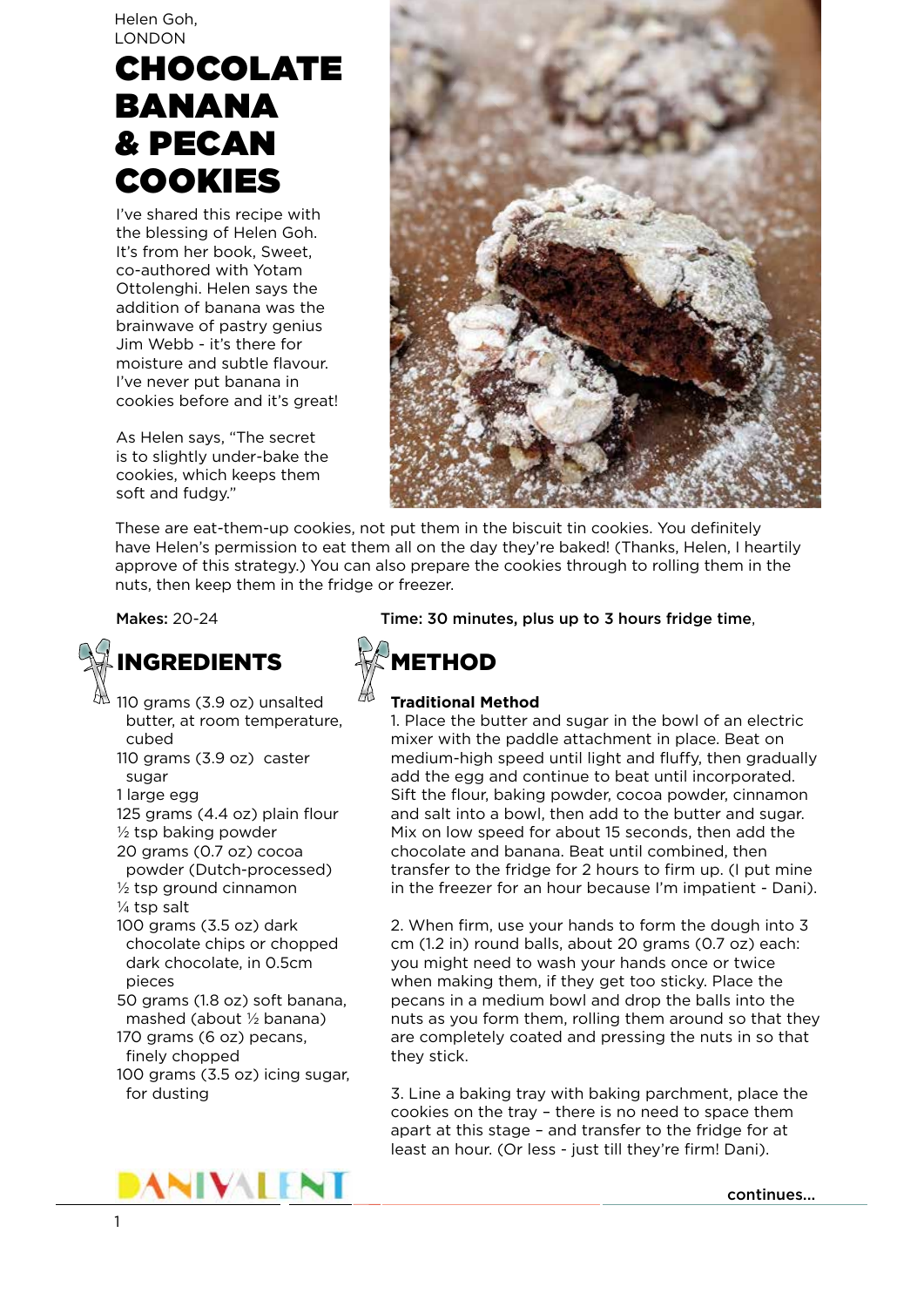

#### ...continued



4. When ready to bake, preheat the oven to 170°C (340°F). Line two baking trays with baking paper.

5. Place the icing sugar in a bowl and roll the cookies in the icing sugar, pressing it in as you go so that it sticks well. Place on the lined baking trays, spaced 2-3cm (1-1.2 in) apart, and flatten the cookies to 1 cm (0.5 in) thick.

6. Bake for 10 minutes. They will be soft to the touch when they come out of the oven, so allow them to cool on the tray for 10 minutes before gently transferring to a wire rack. These can be served warm, when they will be a little gooey in the centre, or set aside until completely cool.

#### **Thermomix method**

1. Place the butter and sugar in mixing bowl and mix 30 sec/speed 4.

2. Add egg and mix 50 sec/speed 4, then scrape down and mix another 50 sec/speed 4.

3. Add flour, baking powder, cocoa powder, cinnamon and salt. Mix 20 sec/speed 4.

4. Add chocolate and banana. Mix 20 sec/speed 3 or until well-combined, then transfer to the fridge for two hours to firm up. (I put mine in the freezer for an hour because I'm impatient - Dani)

5. When firm, use your hands to form the dough into 3 cm (1.2 in) round balls, about 20 grams (0.7 oz) each: you might need to wash your hands once or twice when making them, if they get too sticky. Place the chopped pecans in a bowl and drop the balls into the nuts as

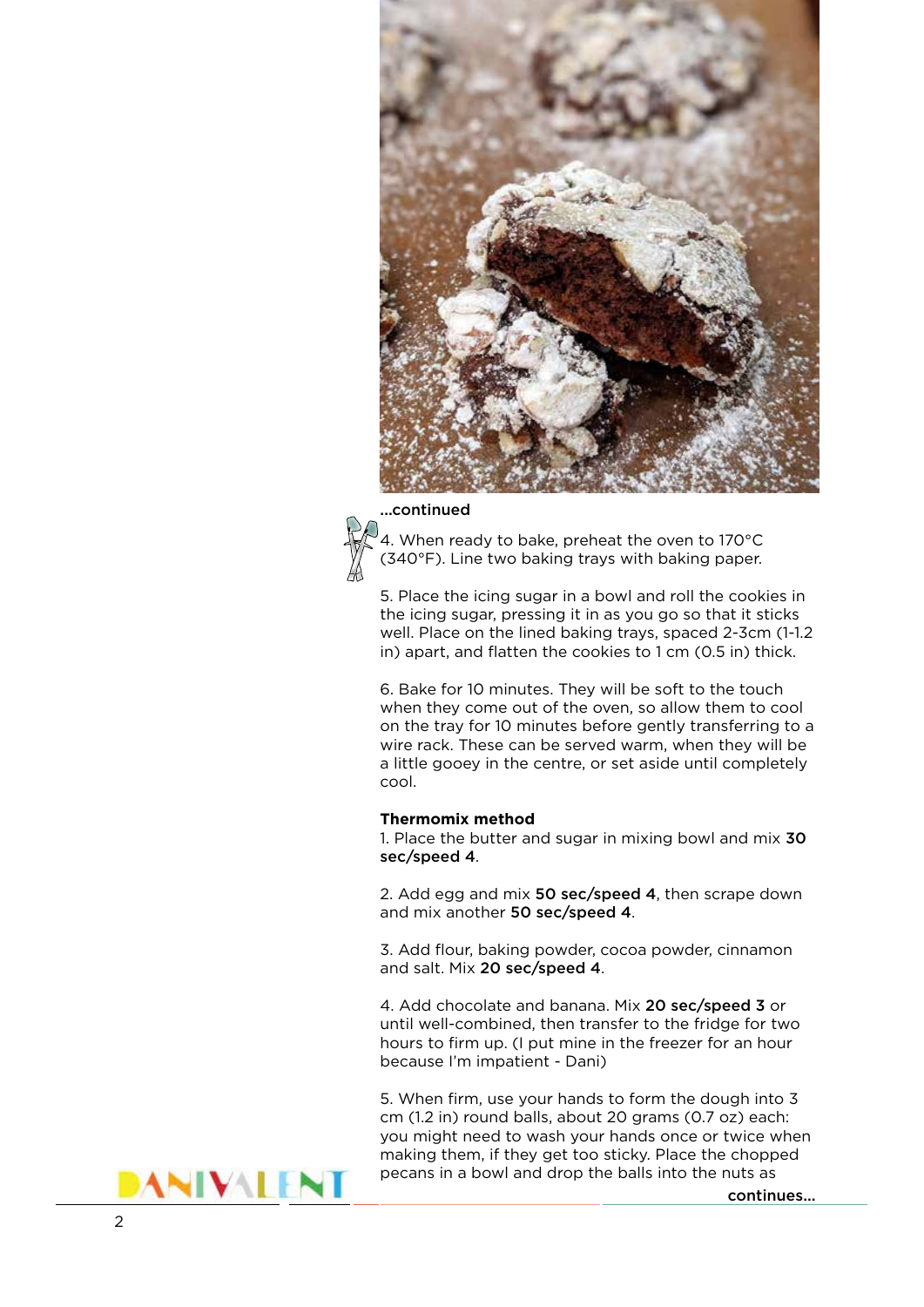

### ...continued



you form them, rolling them around so that they are completely coated and pressing the nuts in so that they stick.

6. Line a baking tray with baking paper and place the cookies on the tray – there is no need to space them apart at this stage – and transfer to the fridge for at least an hour (or less if you're impatient like me - Dani).

7. When ready to bake, preheat the oven to 170°C (340°F). Line two baking trays with baking paper. Place the icing sugar in a bowl and roll the cookies in the icing sugar, pressing it in as you go so that it sticks well. 8. Place on the lined baking trays, spaced 2-3 cm (1-1.2 in) apart, and flatten the cookies to 1 cm (0.5 in) thick.

9. Bake for 10 minutes. They will be soft to the touch when they come out of the oven, so allow them to cool on the tray for 10 minutes before gently transferring to a wire rack. These can be served warm, when they will be a little gooey in the centre, or set aside until completely cool.

#### **Tips**

• Use hazelnuts or walnuts instead of pecans.

• Shorten fridge time as needed - you just need to be able to form the cookies into firm balls to press on the nuts and icing sugar.

- Don't be scared to underbake so they are nice and fudgy.
- Dust with more icing sugar to serve, if desired.